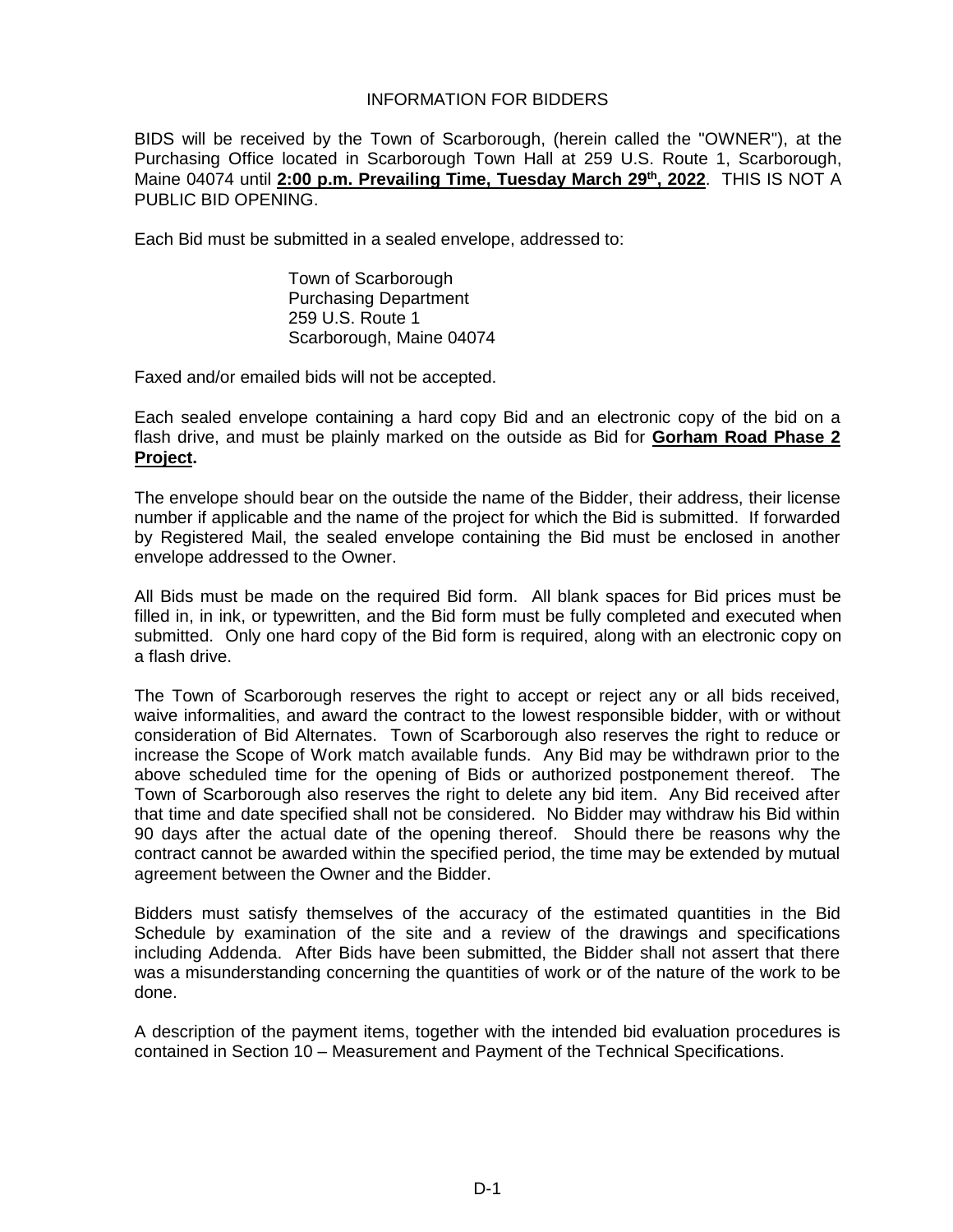The Contract Documents contain provisions required for the construction of the Project. Information obtained from an officer, agent, or employee of the owner or any other person shall not affect the risks or obligations assumed by the Contractor or relieve him from fulfilling any of the conditions of the contract.

Each Bid must be accompanied by a Bid Bond payable to the Owner for five percent (5%) of the total amount of the Base Bid Amount. As soon as the Bid prices have been compared, the Owner will return the bonds of all except the three lowest responsible Bidders. When the Agreement is executed, the Bonds of the two remaining unsuccessful Bidders will be returned. The Bid Bond of the successful Bidder will be retained until the Payment Bond and Performance Bond have been executed and approved, after which it will be returned. A certified check may be used in lieu of a Bid Bond.

Contractors should obtain such construction insurance (i.e. fire and extended coverage, workman's compensation, public liability and property damage, and "all risk" builders insurance) as is customary and appropriate. Minimum insurances for which certificates will be required are defined in the general conditions of the contract.

Attorneys-in-fact who sign Bid Bonds or Payment Bonds and Performance Bonds must file with each bond a certified and effective dated copy of their power of attorney.

The party to whom the contract is awarded will be required to execute the agreement and obtain the Performance Bond and Payment Bond equal to 100% of the contract value within ten calendar days from the date when Notice of Award is delivered to the Bidder. The Notice of Award shall be accompanied by the necessary Agreement and Bid forms. In case of failure of the Bidder to execute the Agreement, the Owner may at his option consider the Bidder in default, in which case the Bid Bond accompanying the proposal shall become the property of the Owner.

The Owner within 10 days of receipt of the acceptable Performance Bond, Payment Bond and Agreement signed by the party to whom the Agreement was awarded shall sign the Agreement and return to such party an executed duplicate of the Agreement. Should the Owner not execute the Agreement within such period, the Bidder may by written notice withdraw his signed Agreement. Such notice of withdrawal shall be effective upon receipt of the notice of the Owner.

The Notice to Proceed shall be issued within 3 business days of the execution of the Agreement by the Owner. Should there be reasons why the Notice to Proceed cannot be issued within such period, the time may be extended by mutual agreement between the Owner and Contractor. If the Notice to Proceed has not been issued within the 3 business day period or within the period mutually agreed upon, the Contractor may terminate the Agreement without further liability on the part of either party.

The Owner may make such investigations as he deems necessary to determine the ability of the Bidder to perform the Work and the Bidder shall furnish to the Owner all such information and data for this purpose as the Owner may request. The Owner reserves the right to reject any Bid if the evidence submitted by, or investigation of, such Bidder fails to satisfy the Owner that such Bidder is properly qualified to carry out the obligations of the Agreement and to complete the Work contemplated therein.

A conditional or qualified Bid will not be accepted. Award will be made to one Bidder.